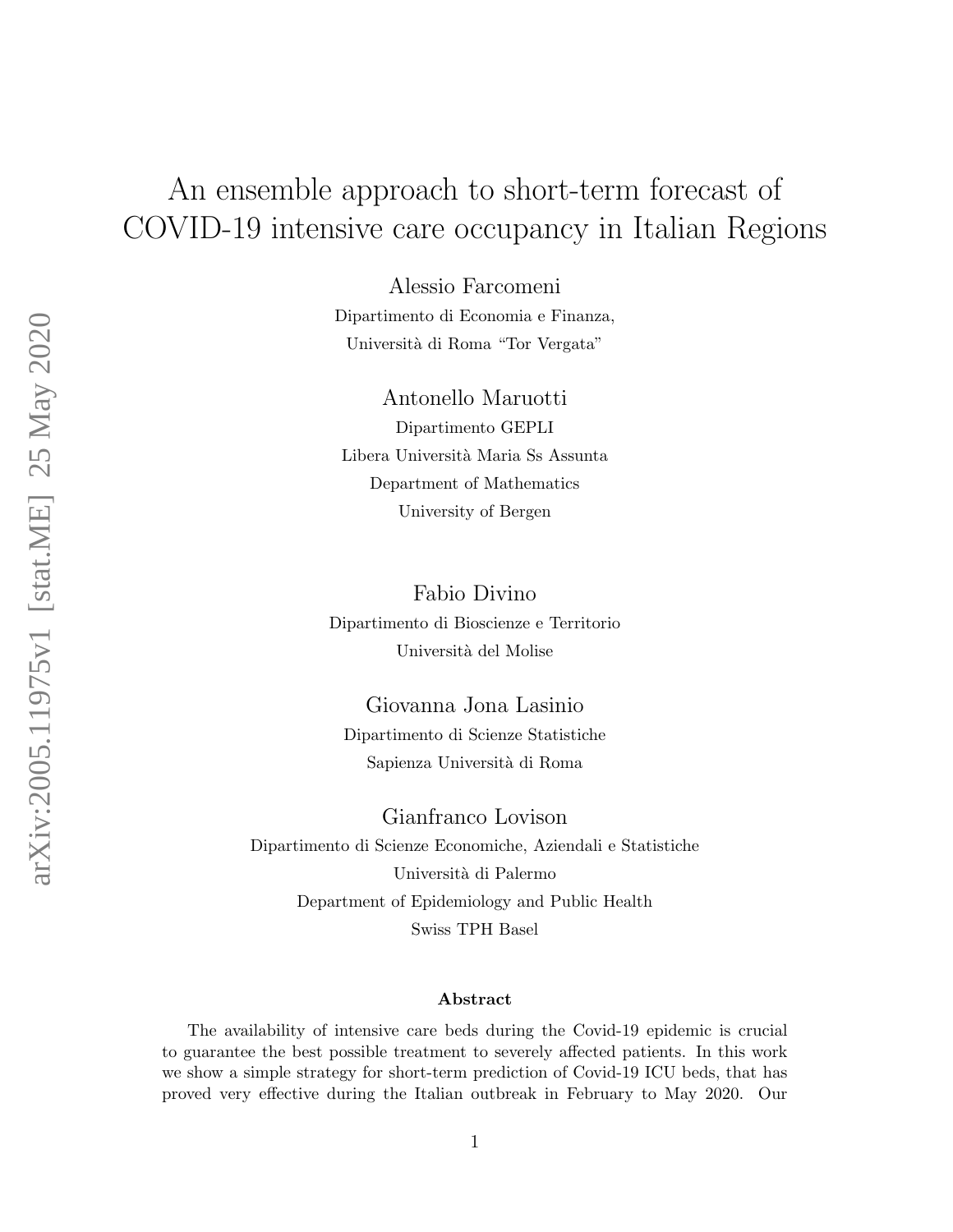approach is based on an optimal ensemble of two simple methods: a generalized linear mixed regression model which pools information over different areas, and an area-specific non-stationary integer autoregressive methodology. Optimal weights are estimated using a leave-last-out rationale. The approach has been set up and validated during the epidemic in Italy. A report of its performance for predicting ICU occupancy at Regional level is included.

keywords: Integer autoregressive model Generalized Linear Mixed model Clustered data Weighted ensemble SARS-CoV-2 Covid-19

### 1 Introduction

Italy has been, and partially still is, under pressure to properly manage the recent COVID-19 epidemic emerged from China in December 2019. Its quick spread required a global response to prepare health systems worldwide. In its present form, COVID-19 seems to have two very challenging characteristics (see also [\[1\]](#page-10-0)): it is highly infectious and, despite having a benign course in the vast majority of patients, it requires hospital admission and even intensive care for a far from negligible proportion of infected.

In Italy, particularly in the two Regions of Lombardia and Veneto, the COVID-19 infection emerged in February 2020 with a basic reproductive number  $R_0$  between 3 and 4 [\[2\]](#page-10-1). At the beginning of the coronavirus outbreak, Italy was one of the countries with the lowest amount of acute care beds per person in Europe. The resources of the national health system were not designed to face a large-scale epidemic. The national health system was equipped with a total number of approximately 5200 beds, that was substantially increased very quickly during the spread of the disease [\[3\]](#page-10-2). This reversed a trend that started years ago, especially after financial crises, according to which resources allocated to the national health system were progressively cut.

In general, ICUs are characterized by a rather low number of beds with high turnover. Most of patients stay in intensive care only for one or few days [\[4\]](#page-10-3), even if some of them can stay months. However, ICU length of stay (LOS) due to COVID-19 infection was rather long: a recent study [\[5\]](#page-10-4) involving 1591 patients admitted in ICUs in Lombardia reported a median length of stay of 9 days (6-13 [95% CI]). Long LOS implied a slower turnover, and increased the risk of collapse of the national ICU system. Indeed, in the absence of measures to flatten the epidemic curve, the number of ICU beds available in Italy would have achieved very quickly  $100\%$  occupation, leaving several thousand patients short of the cures needed (see also [\[3\]](#page-10-2) for a discussion).

It is now clear that measures like social distancing, use of masks, contact tracing, and a wide access to diagnostic testing coupled with isolation of positives can be very effective. Nevertheless, careful and reliable planning of resources can also aid substantially in controlling the consequences of the epidemics, and likely increase the likelihood of early diagnoses and better care. To respond to the looming threat of shortage of ICU beds, hospitals urgently need to establish and implement policies that more fairly allocate these scarce resources. If hospitals can plan in advance how many ICU beds shall be made available for the nearly following days, capacity can be increased (or decreased) to match the demand. This would avoid the ethical dilemma of severe triaging patients and not admitting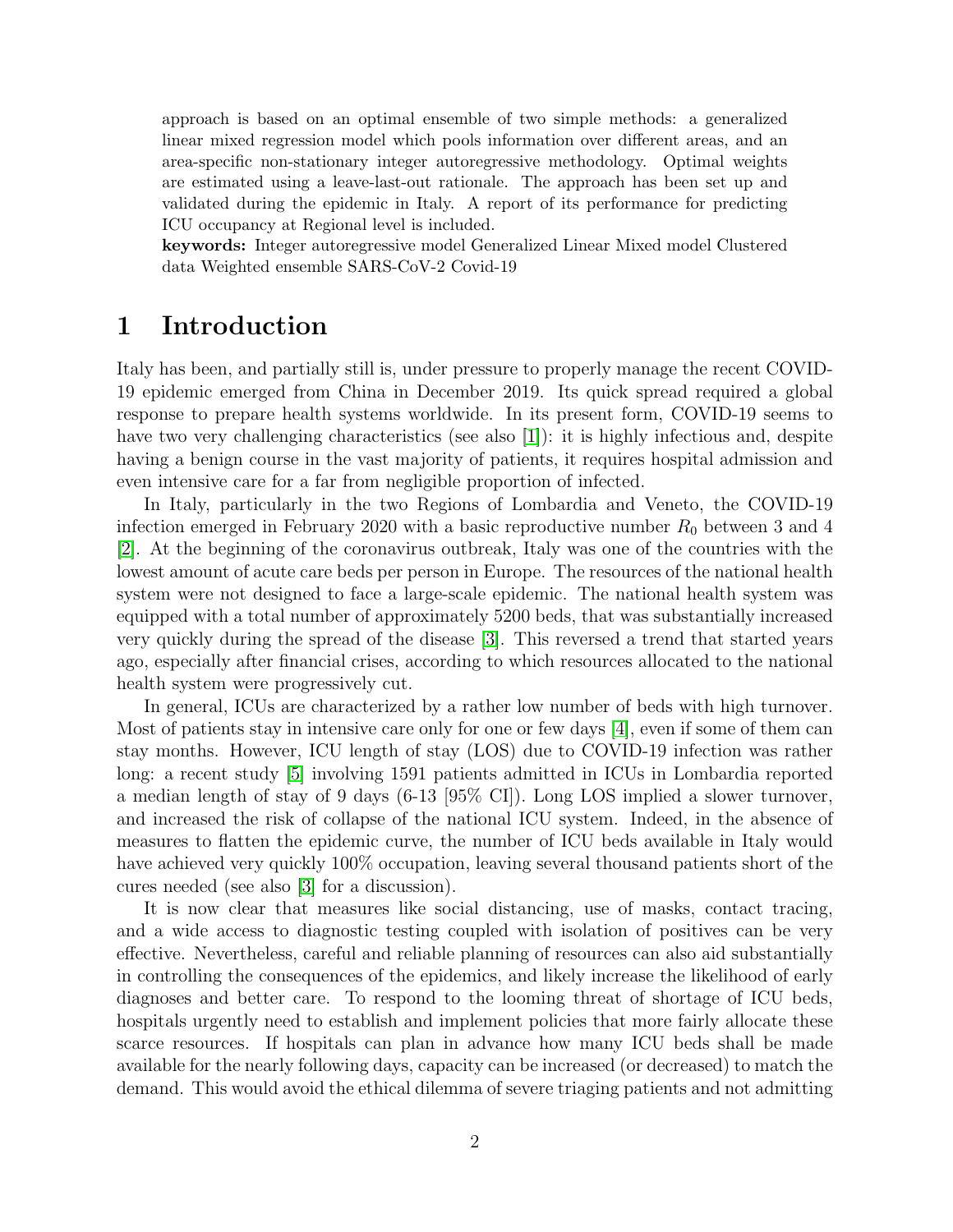those whose lives are not worth saving [\[6\]](#page-11-0). In this work we propose one statistical tool of this sort, which can be used to accurately forecast the ICU occupation for the next one to five days. Beds demand in intensive care depends on two factors: the number of COVID-19 patients needing intensive care, and duration of their hospitalisation. Unfortunately, these data are not made available during the Italian outbreak. Public data include, anyway, daily ICU occupation by Region, which we use as a proof of concept.

Existing approaches to forecast ICU occupancy are mainly based on exponential models fitted to daily numbers of occupied critical care beds out of confirmed cases [\[7,](#page-11-1) [8\]](#page-11-2) or on SIR (susceptible, infectious, recovered) models [\[9\]](#page-11-3). Both approaches are subject to certain limitations in our opinion. An obvious limitation of the former approach includes ascertainment bias due to the use of counts of confirmed cases, and inappropriate modeling assumptions (including for instance a Gaussian assumption for log-counts). A model of the SIR family may on the other hand be a very appropriate option. However, SIR-based models require the possibility to precisely estimate several characteristics of the epidemics which are still mostly unknown, and it is well known that changing even slightly the initial conditions can lead to very different results. This is even more difficult as the exposed population is only partially observed [\[10,](#page-11-4) [11,](#page-11-5) [12\]](#page-11-6).

Our approach is based on optimally combining two forecasting methods. The first is based on Poisson mixed effects regression; the second one is a Region-specific time series model for counts, taking into account time-dependence over time. The count outcome is appropriately modeled as a Poisson conditionally on observed time trends and unobserved heterogeneity including dependence, as implied by random effects or by the auto-regressive structure of the time-series models, and the averaged predictions give an optimal balance between pooling information over different areas (which targets a low variance prediction) and adaptation at the specific area (which targets a low bias prediction).

The rest of the paper is as follows: in the next section we give a description of the available data. In Section [3](#page-5-0) we describe our method for prediction of the next-day ICU occupancy. We mention here that we have validated our method during the outbreak, by repeatedly producing ICU predictions with the current data, and waiting for the official data for the next five days. An illustration of the performance of our approach is given in Section [4.](#page-7-0) Some concluding remarks are in Section [5.](#page-8-0)

An implementation of our approach for the Italian case is available within our Shiny app at: https://statgroup19.shinyapps.io/StatGroup19-Eng.

### 2 Data

On January 31, 2020, the Italian Government declared the state of emergency for six months as a consequence of the health risk associated with COVID-19 infection.

To inform citizens and make the collected data available, the Department of Civil Protection developed an interactive geographic dashboard (accessible at the addresses<http://arcg.is/C1unv> (desktop) and http : //arcg.is/081a51 (mobile)) and built a daily updated data githubrepository (CC-BY-4.0 license), with a large number of variables; among them the intensive care defined as number of hospitalized patients in Intensive Care Units (ICU) available at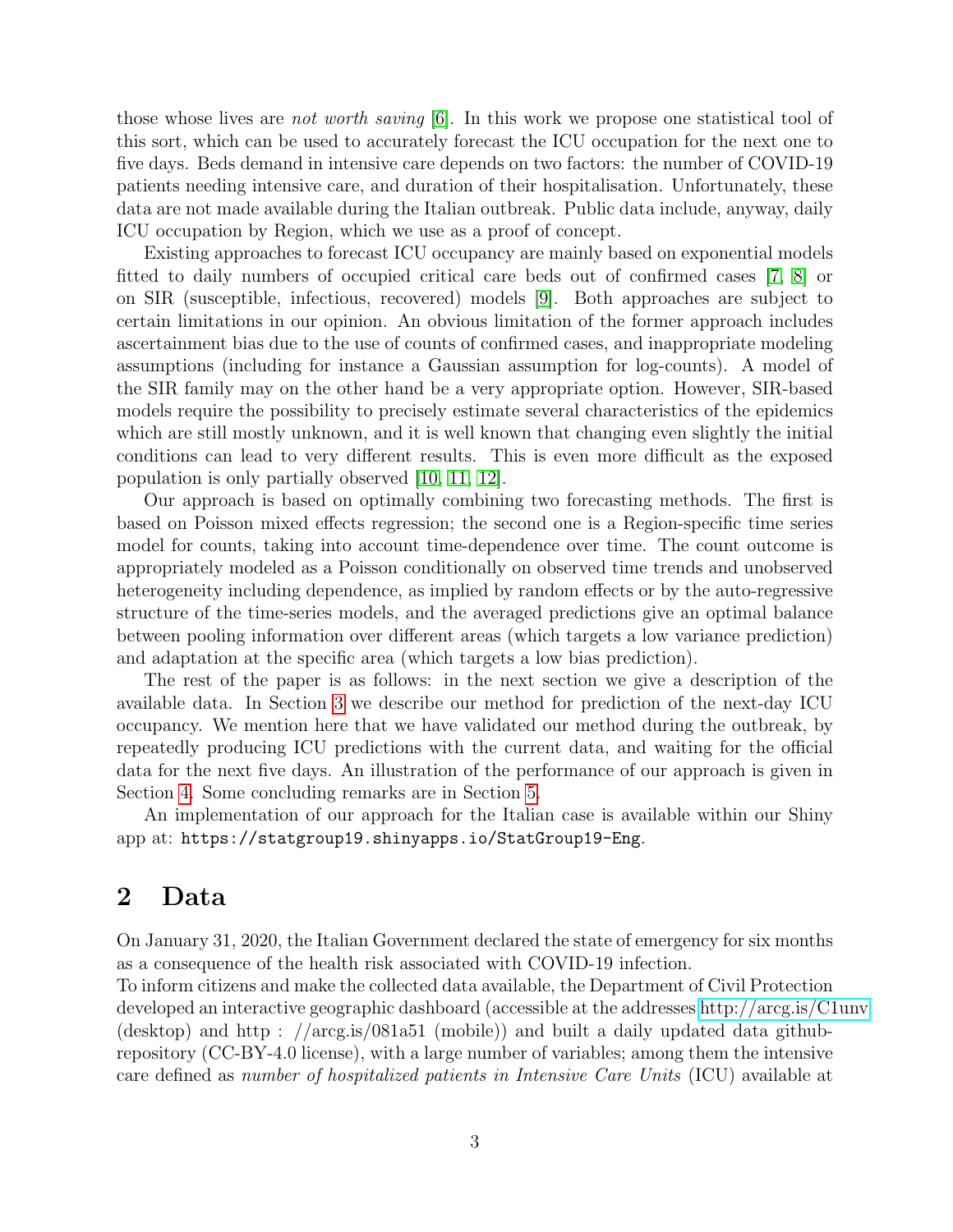

<span id="page-3-0"></span>Figure 1: Regional time series of ICU admission from February 24, 2020 until April 16, 2020

the Regional level (20 Italian Regions). In Figure [1](#page-3-0) the time series of ICU admission from February 24 until April 16 , 2020 are reported and it appears that several sources of heterogeneity affect the data. The epidemic started at different times across Regions, starting from the North of the country and evolved very differently in each Region, leading to trajectories of different shapes. Population size is also very different across Italian Regions (Figure [2\)](#page-4-0), which are also characterized by different economic and social structures. Moreover, a further heterogeneity source relates to the ICU capacity. In Italy, the health system is Regional-based, so in practice there are 20 different health systems and management choices, local authorities and local policy makers play a fundamental role in the definition of health services capacities, with very few national directives.

During the epidemic some of the northern Regions went beyond the capacity of the local system. Figure [3](#page-4-1) reports the Regional rate of occupancy (occupancy over capacity<sup>[1](#page-3-1)</sup>) during the epidemic. Regions are ordered geographically from North to South showing the north-south gradient of the epidemic evolution mostly affecting the northern Regions. It is rather clear that the health systems of northern Regions were under pressure for a longer period and this reflects the difference in the spread of the epidemic. A Regional model that takes into account different sources of heterogeneity and the different timing in the spread of the epidemic is thus required.

<span id="page-3-1"></span><sup>1</sup>Notice that in figure [3](#page-4-1) we use the capacity on April 16, 2020 that was augmented in the northern Regions to face the COVID-19 emergency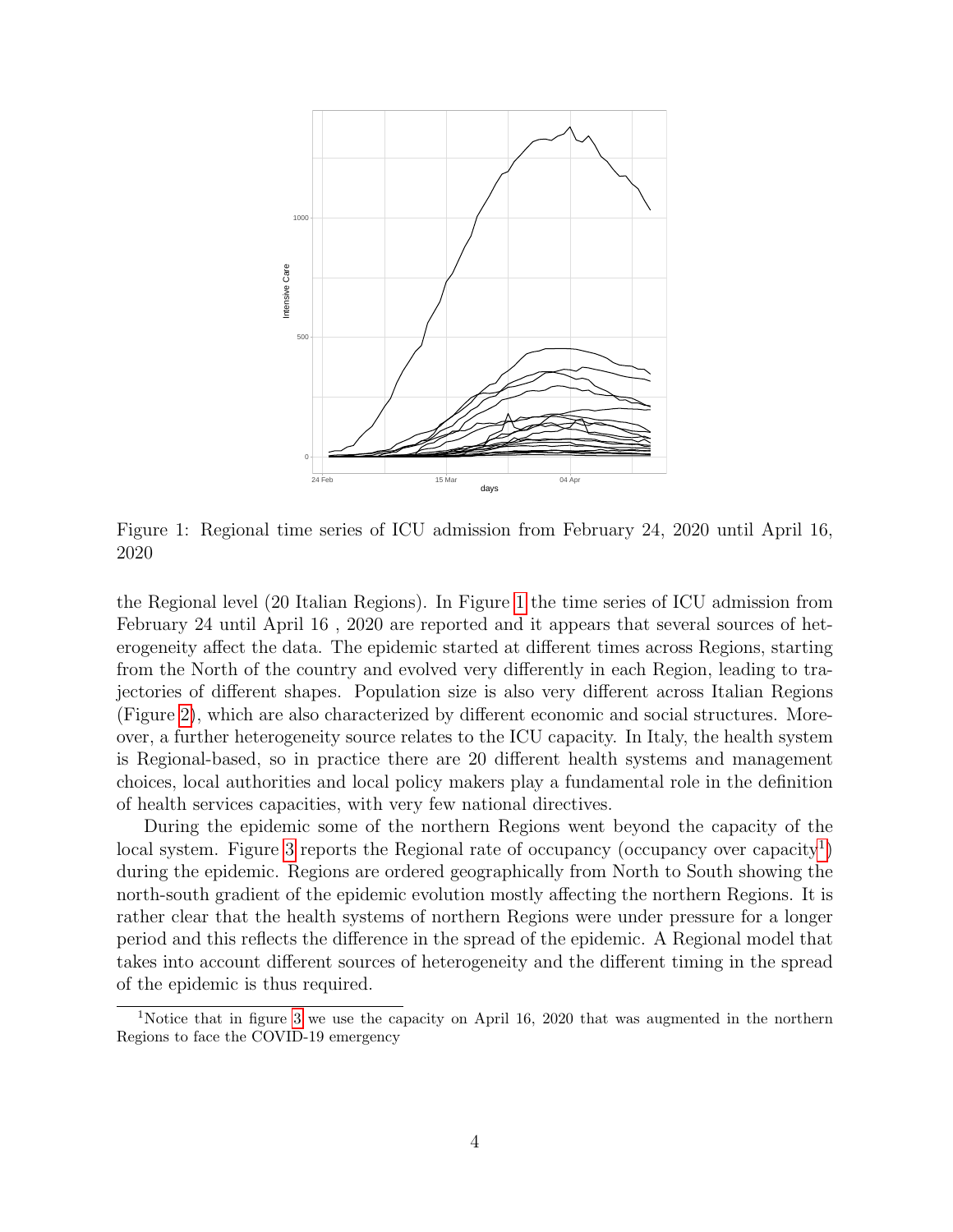

<span id="page-4-0"></span>Figure 2: Italian Regional population size



<span id="page-4-1"></span>Figure 3: ICU rate of occupancy during the COVID-19 epidemic in the Italian Regions. Regions are ordered geographically from North to South.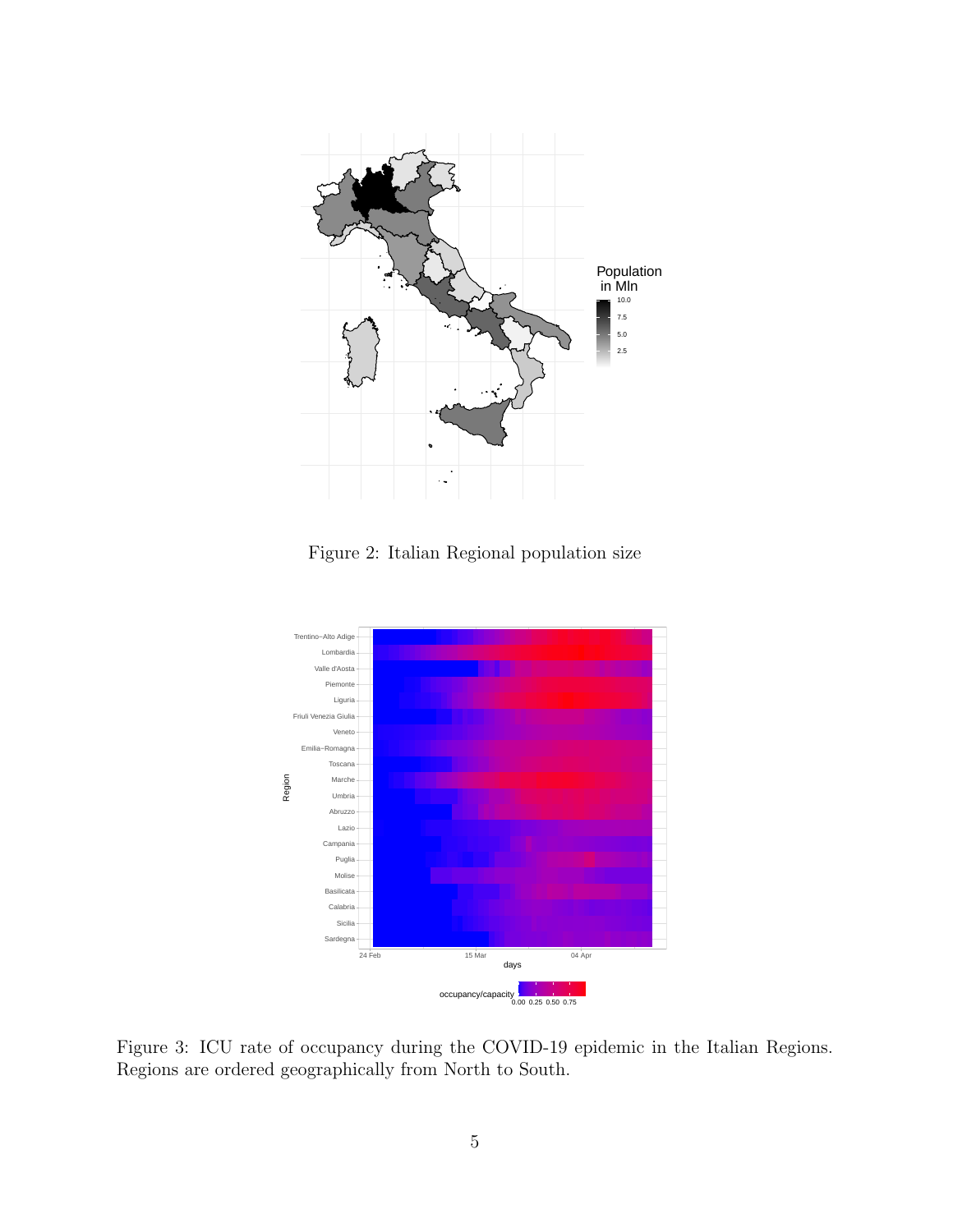### <span id="page-5-0"></span>3 Methods

In order to produce accurate forecasts we combined two methods, one based on joint modelling all Regions through a mixed-effects generalized linear regression model, and the other one based on separately modelling each Region as a non-stationary time-series of counts, which uses an integer-valued autoregression specification, with covariates. The first approach pools information over Regions, reducing variance of the final prediction; the second instead can be expected to have a lower bias. The final predictions are then averaged with weights chosen through a leave-last-out method. Furthermore, in order to focus more on the recent trends, we always set  $T = 15$ , that is, we use the last two weeks of data to make predictions and ignore previous measurements.

### 3.1 Random effects modelling of longitudinal count data

We start assuming that the observed daily ICU admissions for Region i at day t,  $y_{it}$ , are realizations of independent Poisson random variables  $Y_{it}$  with parameter  $\mu_{it}$ ,  $\forall i =$  $1, \ldots, I, t = 1, \ldots, T$ . The interest is in modelling  $\mu_{it}$  as a non-linear function of time, taking into account unobserved heterogeneity and Region-specific effects. A simple way to deal with these features is through a Generalised Linear Mixed Model (GLMM) [\[13\]](#page-11-7) with linear predictor

$$
\log(\mu_{it}) = (\beta_0 + b_{0i}) + (\beta_1 + b_{1i}) \times t + (\beta_2 + b_{2i}) \times t^2 + \log(residents_i)
$$
 (1)

where a canonical link has been adopted, the offset term  $log(residents<sub>i</sub>)$  accounts for different population exposures,  $\boldsymbol{\beta} = (\beta_0, \beta_1, \beta_2)$  represents the vector of shared fixed-effects regression parameters, and  $\mathbf{b}_i = (b_{0i}, b_{1i}, b_{2i})$  represents the random coefficients, i.e. the Region-specific intercept and slopes, with

$$
\mathbf{b}_{i}=N\left(\mathbf{0},\mathbf{\Sigma}_{B}\right)
$$

The observed counts are assumed independent given the three-dimensional random vector  $\mathbf{b}_i$ . The likelihood function is obtained integrating out the  $\mathbf{b}_i$  in [\(2\)](#page-5-1)

<span id="page-5-1"></span>
$$
L(\boldsymbol{\beta}, \boldsymbol{\Sigma}_B; \mathbf{y}) = \prod_{i=1}^I \left\{ \int_{\Re^3} \prod_{t=1}^T \frac{\mu_{it}}{y_{it}!} \exp(-\mu_{it}) \frac{1}{|2\pi \boldsymbol{\Sigma}_B|^{\frac{1}{2}}} \exp\left(-\frac{1}{2} \mathbf{b}_i^T \boldsymbol{\Sigma}_B^{-1} \mathbf{b}_i\right) d\mathbf{b}_i \right\} \tag{2}
$$

As widely discussed in the literature, the integral in [\(2\)](#page-5-1) has no analytical solution, and approximate methods should be used in order to estimate the parameters  $\beta$  and  $\Sigma_B$ . Here, a Laplace approximation has been used first of all to speed up computations. Adaptive Gaussian quadrature may represent a slightly more accurate option, at the expense of a higher computational burden. Other approaches can also be considered [\[14,](#page-11-8) [15\]](#page-11-9).

Predictions are based on the posterior estimates of the random effects and the MLE of the fixed-effect parameters. Predictions intervals are found through non-parametric block bootstrap using 500 replicates. Block bootstrap involves resampling Regions, and once a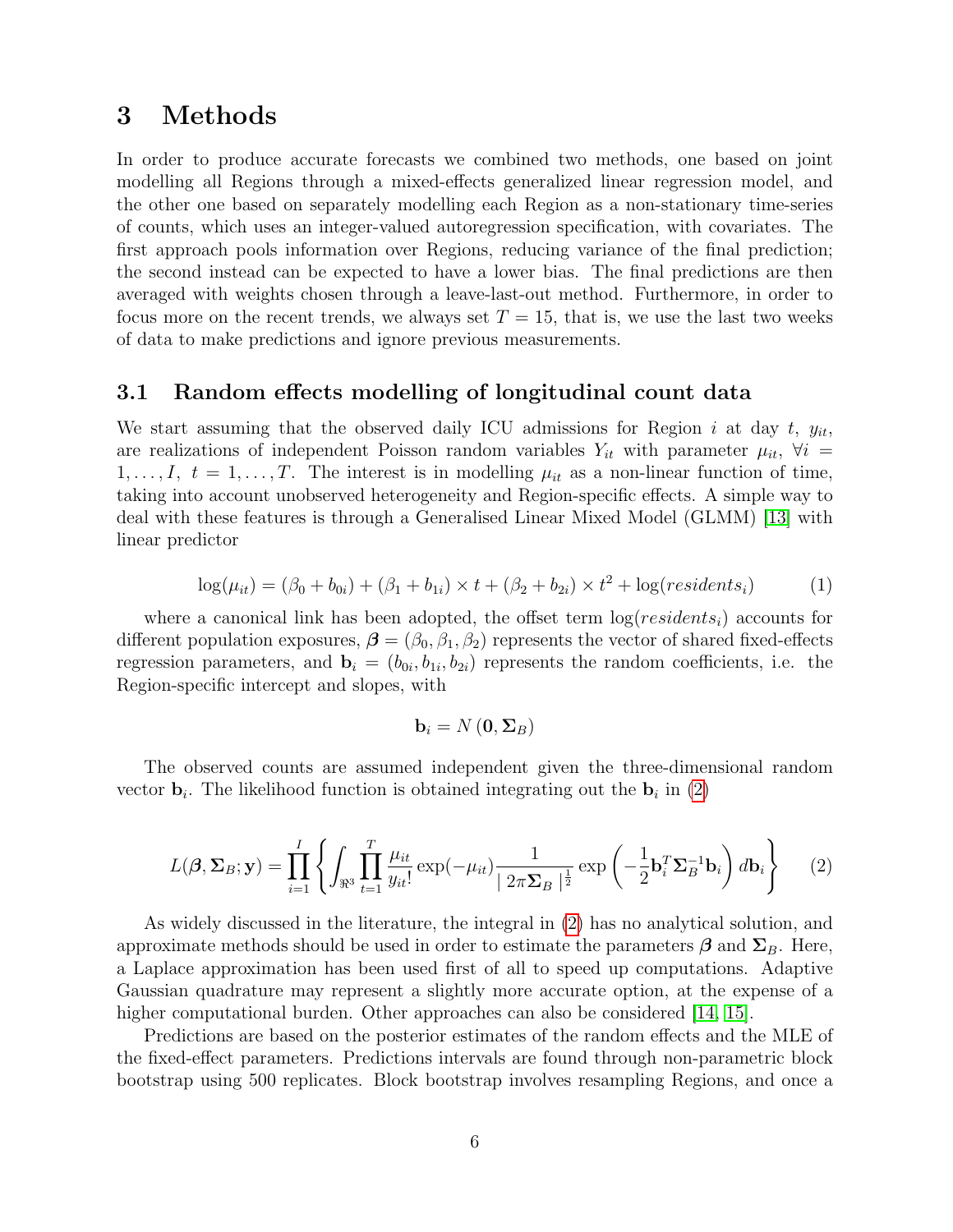Region is included its entire time-series is used for model estimation of the resampled data. This is done to preserve the dependency structure of the data.

It is worth mentioning that the specific covariance structure among the random effects has been chosen on the grounds of model selection using BIC. In our data, the best covariance structure, which has been then used for all estimates and predictions, has turned out to be:

$$
\Sigma_B = \begin{bmatrix} \sigma_0^2 & \sigma_{01} & 0 \\ \sigma_{01} & \sigma_1^2 & 0 \\ 0 & 0 & \sigma_2^2 \end{bmatrix}
$$
 (3)

### 3.2 Region-specific integer-valued autoregression modelling

At the second step, we fit and obtain predictions for Regional time series separately. In other words, 20 different models are fitted, as time-series models for counts.

Let again  $Y_{it}$  be the daily number of ICU admissions and let  $\mathbf{x}_{it} = (t^0, t^1, \dots, t^r)^T$  denote an  $(r+1)$ -dimensional time-varying covariate vector, consisting of a polynomial specification of time; notice that this vector is Region-specific, so different polinomial specifications can be selected for different Regions. We model  $Y_{it}$  as a conditional Poisson distribution where the expectation  $\mu_{it}$  at time t depends on both past counts and past covariates:

<span id="page-6-0"></span>
$$
\mu_{it} = \alpha_0 \mu_{i,t-1} + \alpha_1 Y_{i,t-1} + \gamma^T \mathbf{x}_{i,t-1}, \quad t > 1.
$$
\n(4)

where the coefficients  $\alpha_0$  and  $\alpha_1$  represent the effecst of the expectation  $\mu_{i,t-1}$  in the previous day and the number of ICU admissions in the previous day  $Y_{i,t-1}$ , respectively.

Note that the model defined by [\(4\)](#page-6-0) belongs to the INGARCHX family [\[16,](#page-11-10) [17,](#page-11-11) [18\]](#page-12-0). An alternative approach would be to examine the log-linear INGARCH model of [\[19\]](#page-12-1). However, the linear model has significant advantages in terms of interpretation, since it allows for an additive decomposition of the expectation. Under the Poisson assumption, equations [\(4\)](#page-6-0) corresponds to a GARCH-type model [\[20\]](#page-12-2) for the conditional variance of the process; hence the name INGARCH has been used frequently in the literature (though there is some debate on this terminology, see e.g.[\[21\]](#page-12-3)).

For each Region, we compare stationary, linear, quadratic and cubic trends (that is,  $r = 0, 1, 2, 3$ . We select the best model specification for each one separately, according to the Bayesian information criterion.

Parameters in equation [\(4\)](#page-6-0) are estimated via conditional maximum quasi-likelihood estimation, using the function  $\texttt{tsglm}$  in the **tscount** R package. If the Poisson assumption holds true, then we obtain an ordinary ML estimator. Predictions and their confidence intervals are obtained as follows. The distribution of the 1-step-ahead prediction is not known analytically and it is thus approximated numerically by a parametric bootstrap procedure. One-step-ahead prediction intervals can be straightforwardly obtained and are based on simulations of realizations from the fitted model; the approximated prediction intervals are obtained from the empirical 2.5% and 97.5% quantiles of the boostrap-based predictions.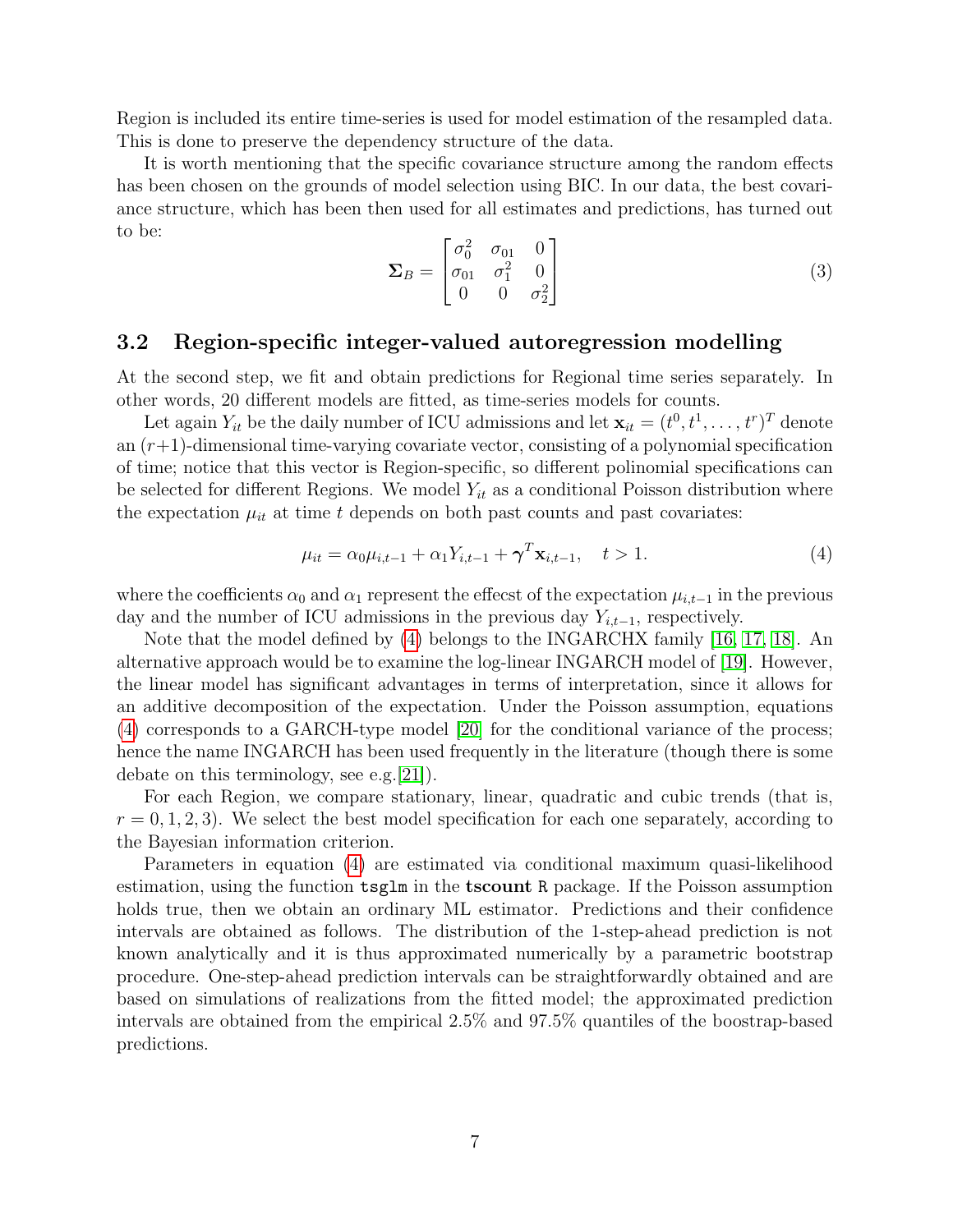#### 3.3 Model averaging

Let  $\hat{y}_{i,T+1}^{(1)}$  denote the prediction obtained for the *i*-th Region  $(i = 1, \ldots, 20)$  for the Italian case) and time  $T+1$  with the GLMM method, and  $\hat{y}_{i,T+1}^{(2)}$  the prediction obtained with the integer autoregressive method. The final prediction is

$$
\hat{y}_{i,T+1} = w_{i,T+1} \hat{y}_{i,T+1}^{(1)} + (1 - w_{i,T+1}) \hat{y}_{i,T+1}^{(2)},
$$
\n(5)

for some  $w_{i,T+1} \in (0,1)$ . In order to estimate an optimal  $w_{i,T+1}$ , we first repeat model estimation excluding  $y_{iT}$  for  $i = 1, ..., I$ ; obtaining leave-last-out predictions  $\hat{y}_{iT}^{(1)}$  and  $\hat{y}_{iT}^{(2)}$ ; and then we solve the optimization problem

$$
w_{i,T+1} = \arg \inf_{x \in (0,1)} \left| x \hat{y}_{iT}^{(1)} + (1-x) \hat{y}_{iT}^{(2)} \right|.
$$

It shall be here noted that for the first few days, when  $T < 15$ , we make the weighthomogeneity assumption  $w_{i,T+1} = w_{j,T+1}$  for all  $i \neq j$ . For reasons of simplicity final prediction intervals are obtained as the weighted average of the limits of prediction intervals for  $\hat{y}_{i,T+1}^{(1)}$  and  $\hat{y}_{i,T+1}^{(2)}$ . It is straightforward to use Jensen's inequality to show that this conservatively guarantees the nominal level.

### <span id="page-7-0"></span>4 Results

The reliability and goodness of our approach can be assessed by checking the next-day performance as: (i) median absolute error over the twenty Italian Regions, (ii) mean relative error over the twenty Italian Regions, (iii) proportion of prediction intervals that do not contain the actually observed occupancy, (iv) proportion of observed occupacies above the upper limit of the prediction interval. For illustrative purposes we discuss in this section predictions related to the next day, for days from March, 17 to April, 27th.

The daily absolute error has a median of 4 beds, with first quartile 1 and third quartile 8. The daily relative error over the twenty Regions has first quartile 2%, median 5%, third quartile 12%. Its mean is 9.2%. For prediction intervals we used a nominal level of 99%. Out of the 840 intervals produced, 99.4% indeed contained the observed ICU occupation. Figure [4](#page-8-1) summarizes the main results. We report a plot of the next-day performance for each day since March, 17. It can be seen that after the first two weeks, when data available were scarce and a unique weight was used, the absolute and relative errors decreased substantially. Furthermore, coverage of the prediction intervals was always very close to 100%, with only one occasion in which one Region reported an ICU occupation above the predicted upper limit. Overall, the approach is rather effective and needs just few data points to produce reasonable estimates.

Just to corroborate the results, we provide an example of the forecasts shown daily at https://statgroup19.shinyapps.io/StatGroup19-Eng. On April 9<sup>th</sup>, we published the forecasts displayed in Table [1](#page-9-0) on the web, along with 99% confidence intervals. On April  $10^{th}$ , we checked how well the ensemble approach performs. Overall, the performance of the proposal is more than satisfactory. The observed values are all into the 99% confidence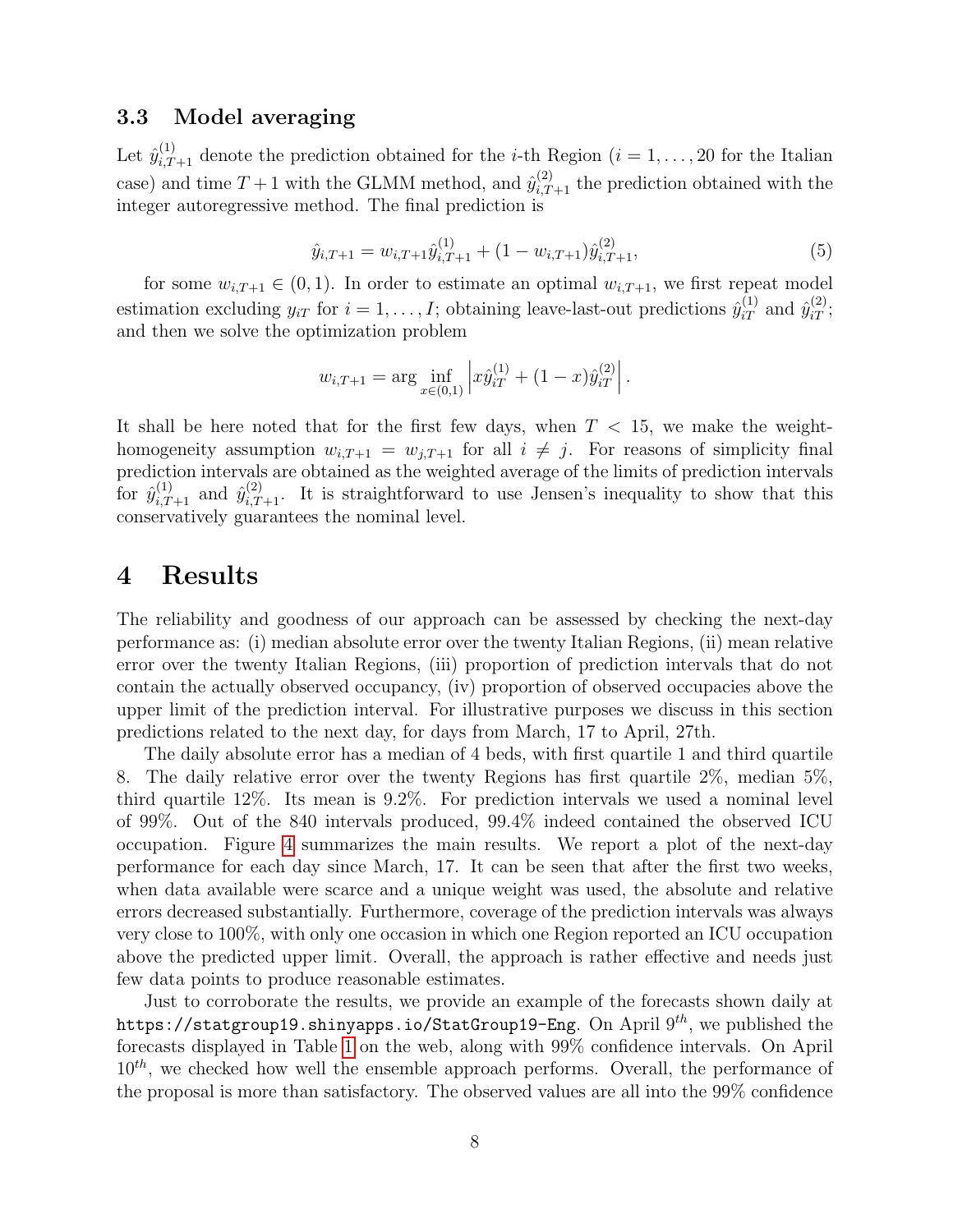

<span id="page-8-1"></span>Figure 4: Daily median absolute prediction error (a), daily mean relative prediction error (b), daily coverage of prediction intervals (c) and daily coverage of upper limits of prediction intervals (d) for our ensemble prediction method for ICU occupation in the twenty Italian Regions.

intervals, whose length is reasonable and ensure a good representation of the uncertainty surrounding the forecasts. The upper bound of the confidence interval can be used as the worst possible scenario for a specific day and resources should be allocated accordingly to guarantee optimal health services. To be fair, the confidence interval for Puglia is rather wide. However, this is not surprising, as patients were transferred from northern Regions to Puglia for a few days, and daily bursts in the time series of ICU admissions were observed.

In the following plot (Figure [5\)](#page-10-5), we provide a focus on some Regions, those whose health systems were under pressure for the longest time. The prediction intervals were slightly wide but reasonable, for instance for Lombardia, the most severely affected Region, the median length was 20% of the predicted occupancy. Median difference between upper limit of the prediction interval and total available beds in the Region is 4.6% in Veneto. We also report data and estimates for Piemonte. This is because the news overlooked the situation in Piemonte, mainly focusing on Lombardia and Veneto. However, while Veneto was more effective at containing the epidemic, the health system in Piemonte was (and partially still is) under pressure, with a decay in the ICU occupancy much slower than the other Regions.

### <span id="page-8-0"></span>5 Conclusions

We estimated the occupancy of ICU beds at the Regional level in Italy during the Covid-19 outbreak. The resulting estimates are obtained as a combination of two approaches, which address different data features, i.e. heterogeneity and time-dependence, merged via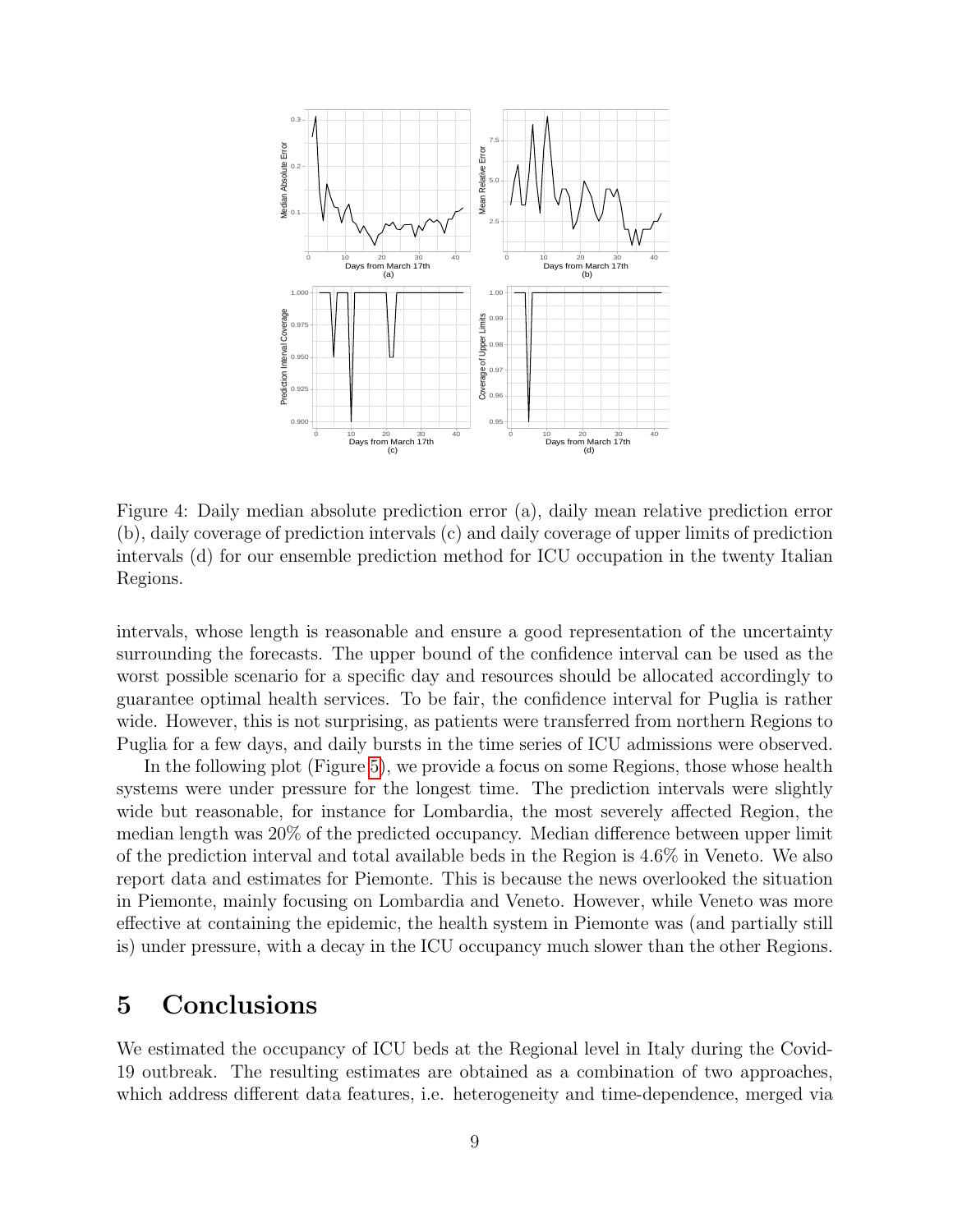<span id="page-9-0"></span>

| Regions               | Observed       | Forecast       | Confidence Interval (99%) |
|-----------------------|----------------|----------------|---------------------------|
| Abruzzo               | 53             | 57             | $48 - 91$                 |
| <b>Basilicata</b>     | 15             | 17             | $8 - 29$                  |
| Calabria              | 14             | 13             | $5 - 23$                  |
| Campania              | 90             | 87             | $60 - 107$                |
| Emilia-Romagna        | 349            | 347            | $301 - 397$               |
| Friuli Venezia Giulia | 33             | 34             | $19 - 48$                 |
| Lazio                 | 201            | 197            | $155 - 225$               |
| Liguria               | 151            | 142            | $111 - 173$               |
| Lombardia             | 1202           | 1202           | $1053 - 1305$             |
| Marche                | 127            | 120            | $94 - 151$                |
| Molise                | $\overline{4}$ | $\overline{4}$ | $0 - 11$                  |
| Piemonte              | 394            | 392            | $348 - 451$               |
| Puglia                | 80             | 79             | $41 - 159$                |
| Sardegna              | 26             | 24             | $12 - 38$                 |
| Sicilia               | 62             | 62             | $51 - 94$                 |
| Toscana               | 256            | 240            | $203 - 283$               |
| Trentino Alto Adige   | 128            | 128            | $100 - 157$               |
| Umbria                | 39             | 37             | $28 - 63$                 |
| Valle d'Aosta         | 16             | 18             | $9 - 32$                  |
| Veneto                | 257            | 259            | $216 - 299$               |

Table 1: Forecasted and observed ICU beds at the regional level: April  $10^{th}$ .

ensambling. The proposed approach is data-driven, no simulated scenarios are required, and it is based on rather simple modelling assumptions. We have discussed in this paper only one-day ahead predictions, but our approach can also be easily extended to three-days and five-days horizons.

From the beginning of this emergency in Italy, the ICU bed capacity was identified as a major bottleneck, to be monitored to avoid the increase in the fatality rate. Accordingly, strong efforts have been dedicated to this issue from government and planners. Our approach was able to predict the demand of ICU beds since the very beginning, showing an improvement in its behavior as long as more data were available. These information and predictions were shown and freely available on a daily basis on the StatGroup-19 Facebook page (https://www.facebook.com/StatGroup-19-100907671547894). A correct communication of the evolution of the epidemic under all its variables was crucial to properly inform the general public and avoid any unmotivated concern.

As a by-product conclusion drawn from this analysis, we noticed that the Regional health systems, though under pressure, were able to properly satisfy the demand for critical care. This might be related to the restrictions imposed by the government, which effectively reduced the spread of the Covid-19 in Regions with a low number of ICU beds.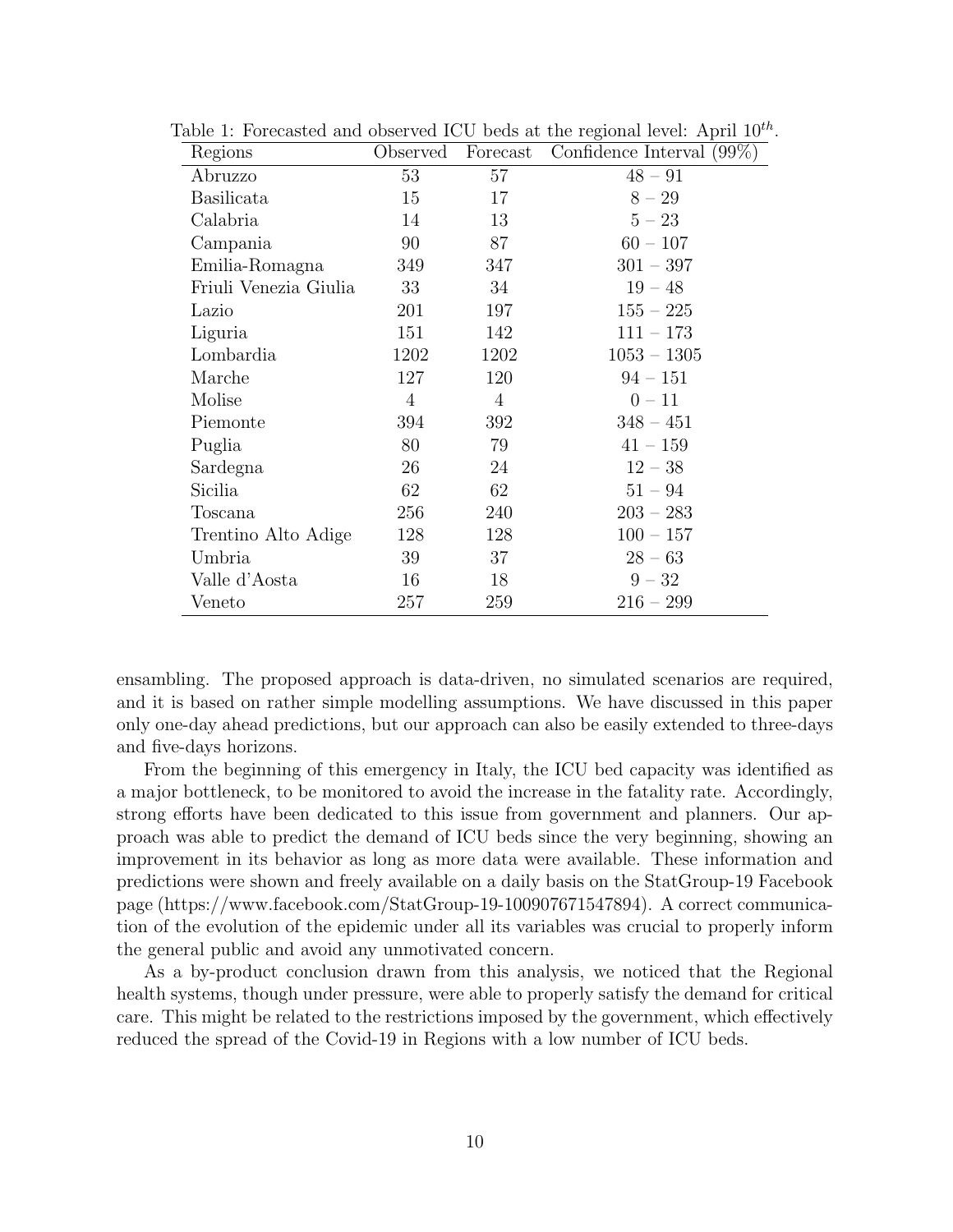

<span id="page-10-5"></span>Figure 5: Observed (drk) and predicted (red) values with 99% prediction Intervals for the three northern Regions Lombardia, Piemonte and Veneto

## References

- <span id="page-10-0"></span>[1] Peeri, N.C., Shrestha,N., Rahman, S., Zaki, R., Tan, Z., Bibi, S., Baghbanzadeh, M., Aghamohammadi, N., Zhang, W and Haque, U. (2020). The SARS, MERS and novel coronavirus (COVID-19) epidemics, the newest and biggest global health threats: what lessons have we learned? International Journal of Epidemiology dyaa033, https://doi.org/10.1093/ije/dyaa033.
- <span id="page-10-1"></span>[2] Flaxman, S. , Mishra, S., Gandy, A., Unwin, H. J. T., Coupland, H., Mellan, T. A., Zhu, H., Berah, T., Eaton, J. W., Guzman, P. N. P., Schmit, N., Callizo, L., Imperial College COVID-19 Response Team, Whittaker, C., Winskill, P., Xi, X., Ghani, A., Donnelly, C. A., Riley, S., Okell, L. C., Vollmer, M. A. C., Ferguson, N. M., and Bhatt, S. (2020). Estimating the number of infections and the impact of non-pharmaceutical interventions on COVID-19 in European countries: technical description update. [arXiv:2004.11342v](http://arxiv.org/abs/2004.11342)1  $[stat.AP]$ .
- <span id="page-10-2"></span>[3] Remuzzi, A. and Remuzzi G. (2020). COVID-19 and Italy: what next? Lancet, 395, 1225–1228.
- <span id="page-10-3"></span>[4] Diekmann, O., Heesterbeek, H. and Britton, T. (2013). Mathematical Tools for Understanding Infectious Disease Dynamics. Princeton University Press, Princeton.
- <span id="page-10-4"></span>[5] Grasselli, G., Zangrillo, A., Zanella, A., Antonelli, M., Cabrini, L., Castelli, A., Cereda, D., Coluccello, A., Foti, G., Fumagalli, R., Iotti, G., Latronico, N., Lorini, L., Merler, S., Natalini, G., Piatti, A., Ranieri, M. V., Scandroglio, A. M., Storti, E., Cecconi, M.,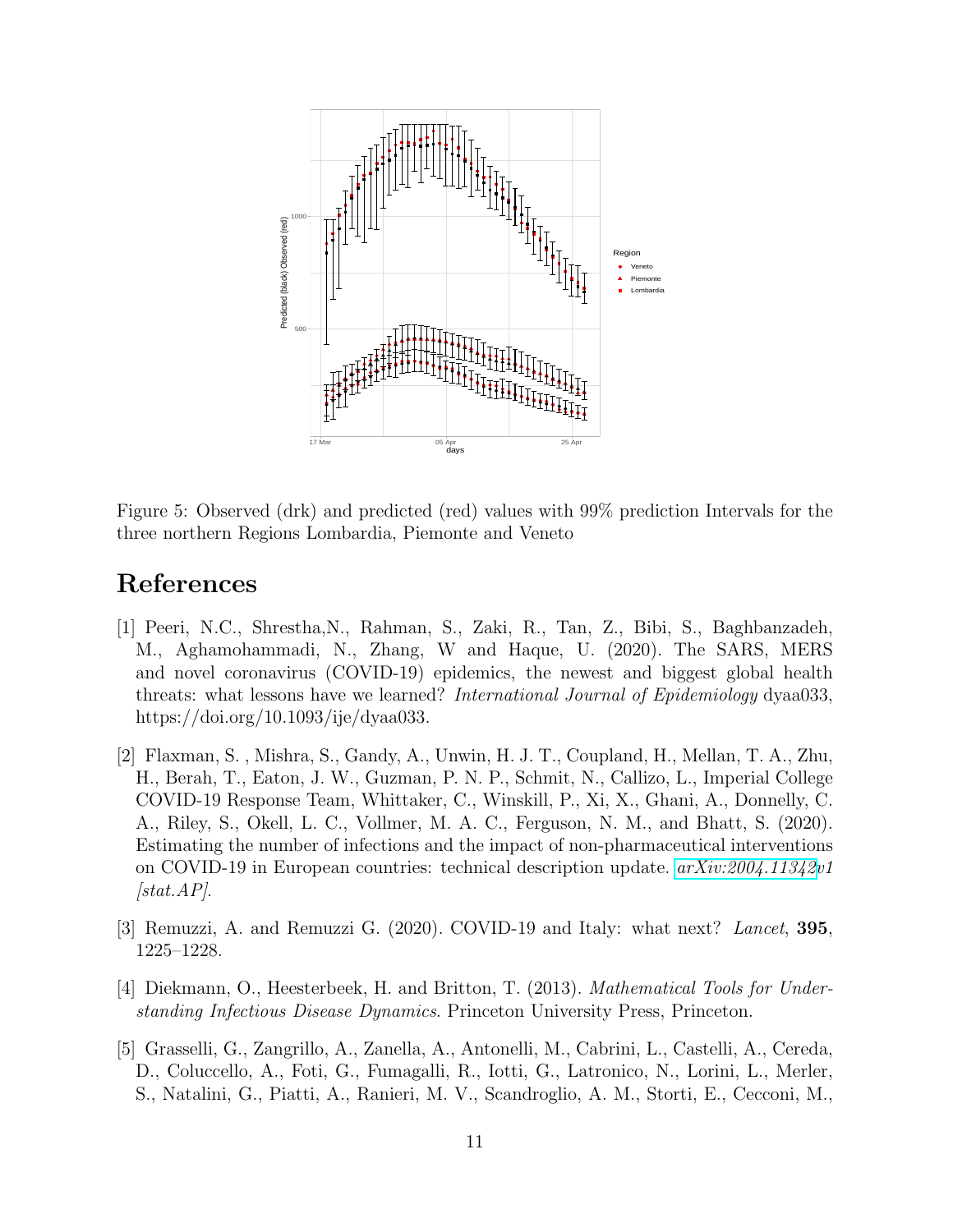Pesenti, A., for the COVID-19 Lombardy ICU Network (2020). Baseline Characteristics and Outcomes of 1591 Patients Infected With SARS-CoV-2 Admitted to ICUs of the Lombardy Region, Italy. JAMA, 323(16): 1574–1581. doi:10.1001/jama.2020.5394.

- <span id="page-11-0"></span>[6] White, D.B. and Lo, B. (2020). A framework for rationing ventilators and critical care beds during the COVID-19 pandemic. JAMA. Published online March 27, 2020. doi:10.1001/jama.2020.5046
- <span id="page-11-1"></span>[7] Grasselli, G., Pesenti, A., Cecconi, M. (2020) Critical Care Utilization for the COVID-19 Outbreak in Lombardy, Italy: Early Experience and Forecast During an Emergency Response. JAMA, 323: 1545–1546.
- <span id="page-11-2"></span>[8] Sebastiani, G., Massa, M. and Riboli, E. Covid-19 epidemic in Italy: evolution, projections and impact of government measures. European Journal of Epidemiology 35: 341345.
- <span id="page-11-3"></span>[9] Giordano, G., Blanchini, F., Bruno, R., Colaneri, P., Di Filippo, A., Di Matteo, A. and Colaneri, M. (2020). Modelling the COVID-19 epidemic and implementation of population-wide interventions in Italy. Nature Medicine, to appear,DOI:10.1038/s41591- 020-0883-7.
- <span id="page-11-4"></span>[10] Böhning, D., Rocchetti, I., Maruotti, A. and Holling, H. (2020). Estimating the undetected infections in the Covid-19 outbreak by harnessing capture-recapture methods. medRxiv 2020.04.20.20072629
- <span id="page-11-5"></span>[11] Yue, M., Clapham, H. E., Cook, A. R. (2020). Estimating the Size of a COVID-19 Epidemic from Surveillance Systems. Epidemiology, April 10, 2020 - Volume Publish Ahead of Print - Issue - doi: 10.1097/EDE.0000000000001202
- <span id="page-11-6"></span>[12] Chen, Y.C., Lu, P.E., Chang, C.S. (2020) A Time-dependent SIR model for COVID-19. arXiv preprint [arXiv:2003.00122,](http://arxiv.org/abs/2003.00122) 2020.
- <span id="page-11-7"></span>[13] Breslow, N. E. and Clayton, D. G. (1993). Approximate inference in generalized linear mixed models. Journal of the American Statistical Association, 88, 9–25.
- <span id="page-11-8"></span>[14] Zhang, H., Lu, N., Feng, C., Thurston, S. W., Xia, Y., Zhu, L. and Tu, X. M. (2011). On fitting generalized linear mixed-effects models for binary responses using different statistical packages. Statistics in Medicine, 30, 2562–2572.
- <span id="page-11-9"></span>[15] Kim, Y., Choi, Y.-K. and Emery, S. (2013). Logistic regression with multiple random effects: a simulation study of estimation methods and statistical packages. The American Statistician, 67, 171–182.
- <span id="page-11-10"></span>[16] Fokianos, K., Rahbek, A. and Tjstheim, D. (2009). Poisson autoregression. Journal of the American Statistical Association, 104, 1430–1439.
- <span id="page-11-11"></span>[17] Agosto, A., Cavaliere, G., Kristensen, D. and Rahbek, A. (2016). Modeling corporate defaults: Poisson autoregressions with exogenous covariates (parx). Journal of Empirical Finance 38, 640–663.